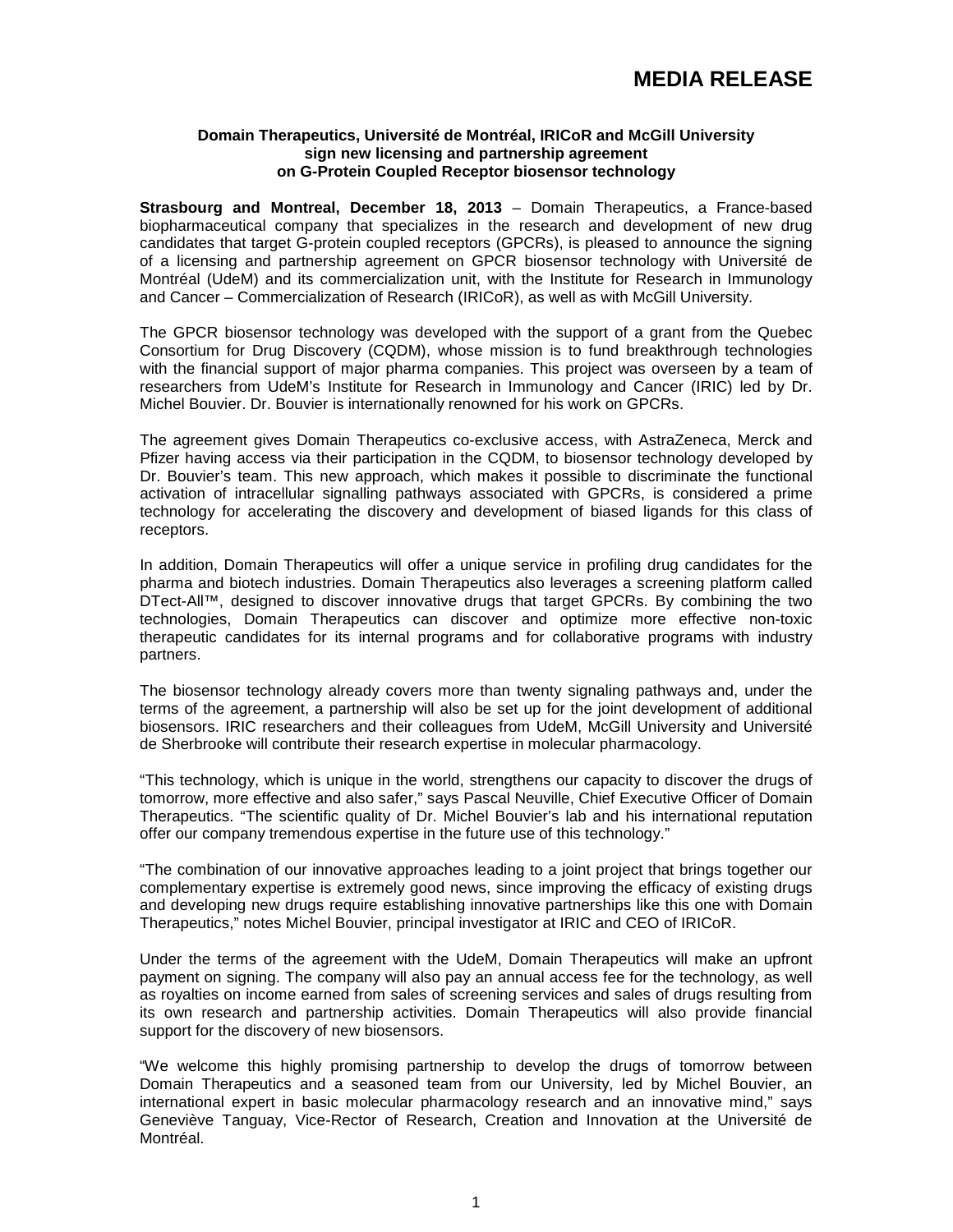"McGill University has a proud history of innovation and product development in numerous fields, especially the life sciences," states Dr. Rose Goldstein, McGill's Vice-Principal (Research and International Relations). "We very much look forward to continuing this tradition through our partnership with Domain Therapeutics and Université de Montréal – a collaboration that has the potential to create new and better treatments for patients."

## **About G-protein coupled receptors and biosensor technology**

G-protein coupled receptors (GPCRs) belong to the family of membrane receptors and constitute one of the main classes of therapeutic targets for many indications of the central nervous system, metabolic disorders and cardiovascular, respiratory, urinary or gastrointestinal diseases. The binding of a hormone or a specific ligand to a receptor's binding site activates one or several pathways for intracellular signalling, which enables the cell to provide an adapted response to the change in its environment. The many drugs that target GPCRs represent about 40% of all treatments on the market, but only address 15% of GPCRs. Industry scientists in the sector are now researching treatments that work on the remaining 85% of GPCRs, treatments better adapted to patients' physiology and with fewer risks of side effects. The molecules in question are called allosteric modulators and biased ligands. Biosensor technology enables us to understand the signalling pathways that are activated by each candidate molecule and thus predict its pharmacological profile. This approach makes it possible to choose at a very early development stage the molecule(s) that have the best chance of being active without presenting side effects or inducing tolerance to treatment.

## **About the Quebec Consortium for Drug Discovery (CQDM)**

CQDM is a consortium of pre-competitive research whose mission is to fund breakthrough technologies that accelerate the discovery and development process of new drugs. Unique in the world, CQDM's business model is based on a collaborative approach where all stakeholders share the costs of research and benefit from its results. This model allows it to generate a financial leverage of 20 times. CQDM receives financial support from Pfizer Canada, AstraZeneca, Merck, Boehringer Ingelheim, GlaxoSmithKline, Eli Lilly Canada, Novartis Pharma Canada, as well as Quebec's Ministry of Higher Education, Research, Science and Technology (MESRST) and the Business-Led Networks of Centres of Excellence (BL-NCE). For more information: [www.cqdm.org](http://www.cqdm.org/)

## **About Domain Therapeutics**

Domain Therapeutics is a biopharmaceutical company based in Strasbourg, France, dedicated to the discovery and early development of small molecules targeting G-protein coupled receptors (GPCRs), one of the most important classes of drug targets. Domain Therapeutics identifies and develops new drug candidates, allosteric modulators and biased ligands through its innovative approach and distinctive technologies. The company provides access to its technologies through research and collaborative agreements and develops its own pipeline for components up to the stage of optimized lead product for major indications in central nervous system and metabolic disorders. For more information: [www.domaintherapeutics.com](http://www.domaintherapeutics.com/)

### **About the Institute for Research in Immunology and Cancer (IRIC)**

An ultra-modern research hub and training centre located in the heart of the Université de Montréal, the Institute for Research in Immunology and Cancer (IRIC) was created in 2003 to shed light on the mechanisms of cancer and discover new, more effective therapies to counter this plague. IRIC operates according to a model that is unique in Canada. Its innovative approach to research has already led to discoveries that will, over the coming years, have a significant impact on the fight against cancer. For more information: [www.iric.ca](http://www.iric.ca/)

### **About the Institute for Research in Immunology and Cancer – Commercialization of Research (IRICoR)**

IRICoR is a not-for-profit organization whose mandate is to accelerate the discovery, development and commercialization of novel drugs that originate at the Université de Montréal. IRICoR, as a Centre of Excellence in Commercialization and Research, invests in highly innovative projects to rapidly transition them from academia to the market, while identifying the best development partners for these commercially promising projects. For more information about IRICoR: [www.iricor.ca](http://www.iricor.ca/)